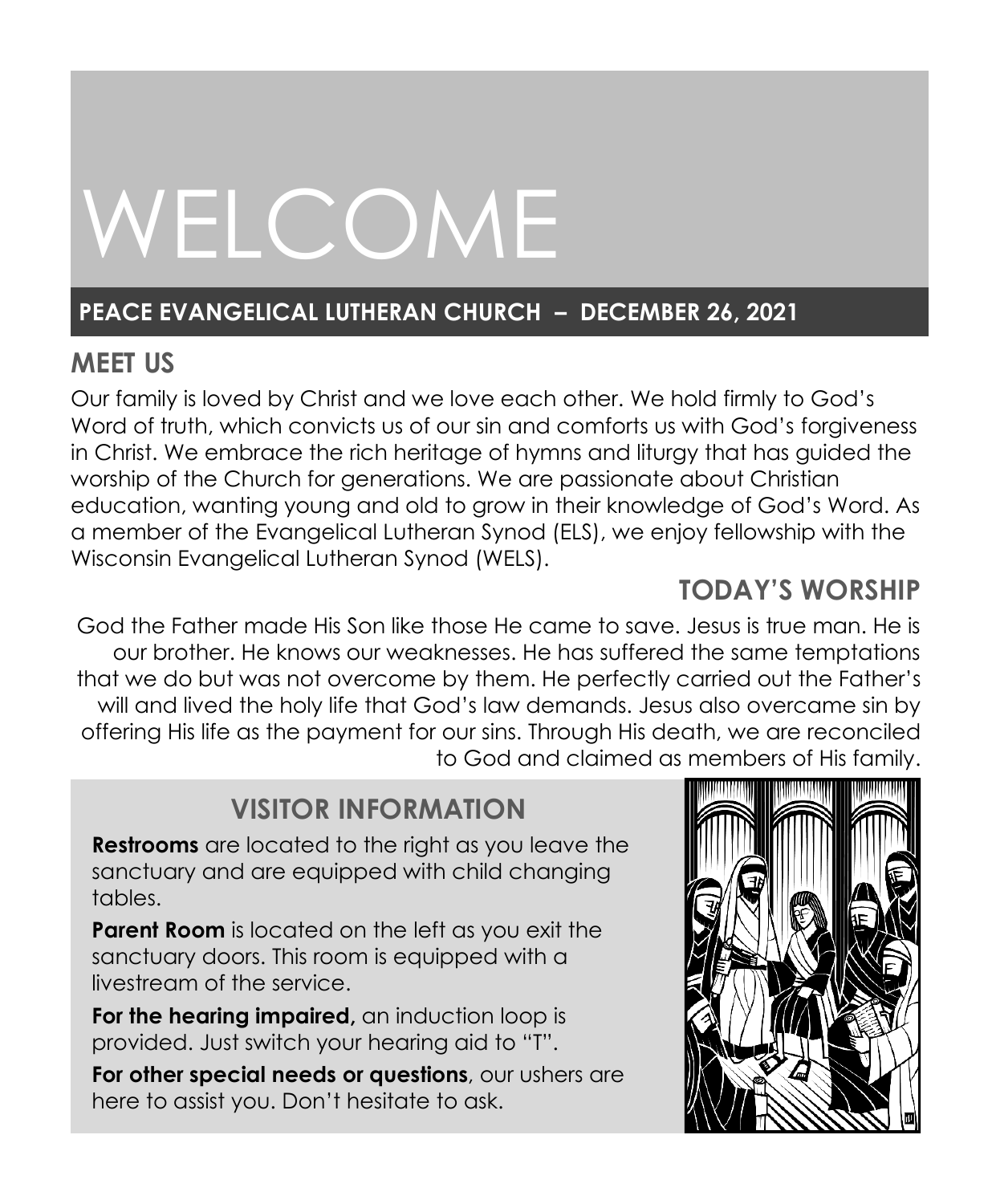# DIVINE SERVICE "CHORALE" SERVICE

# **WE COME BEFORE THE LORD**

#### **OPENING PRAYER**

O Lord, our Maker, Redeemer, and Comforter, we are assembled in Your presence to hear your holy Word. We pray You to open our hearts by Your Holy Spirit, that through the preaching of Your Word we may be taught to repent of our sins, to believe on Jesus in life and death, and to grow day by day in grace and holiness. Hear us for Christ's sake. Amen.

**HYMN** The Happy Christmas Comes Once More │ ELH 143:1-4

#### **CONFESSION OF SIN**

Almighty God, our Maker and Redeemer, we poor sinners confess unto You that we are by nature sinful and unclean, and that we have sinned against You by thought, word and deed. Therefore we flee for refuge to Your infinite mercy, seeking and imploring Your grace, for the sake of our Lord Jesus Christ.

**O most merciful God, You have given Your only-begotten Son to die for us: have mercy upon us, and for His sake grant us remission of all our sins; and by Your Holy Spirit increase in us a true knowledge of You, and of Your will, and true obedience to Your Word, to the end that by Your grace we may come to everlasting life; through Jesus Christ, our Lord. Amen.**

#### **ABSOLUTION**

Hear the holy and comforting Word of our Lord: Come unto me, all you who labor and are heavy laden, and I will give you rest. For God so loved the world that He gave His onlybegotten Son, that whoever believes in Him should not perish but have everlasting life. Lift up your hearts! By the authority of God and of my holy office I forgive you all your sins, in the name of the Father and of the Son and of the Holy Spirit. Amen.

**HYMN** Praise God the Lord, Ye Sons of Men │ ELH 148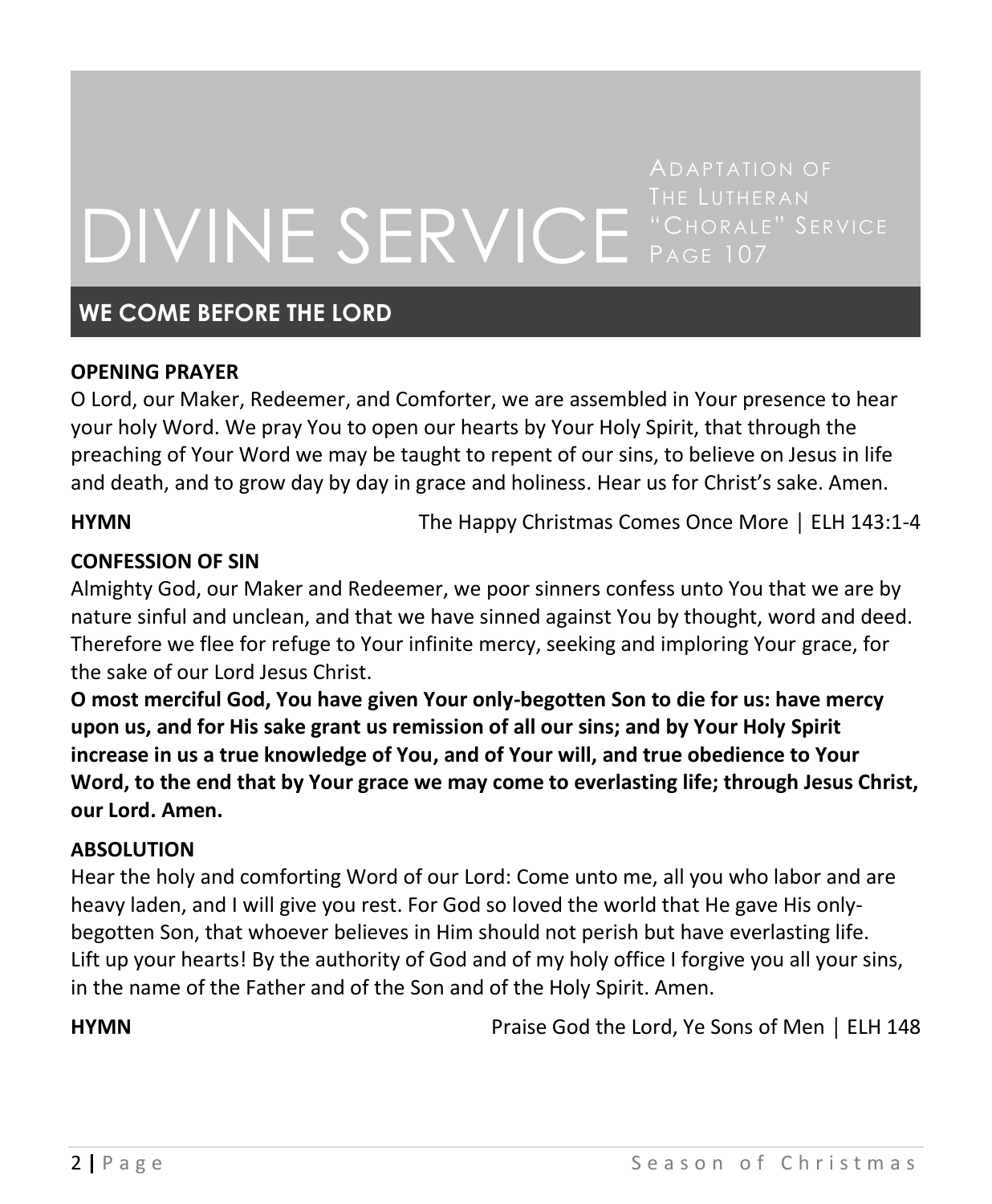## **PRAYER**

Almighty God, in mercy You sent Your one and only Son to take upon Himself our human nature. By His gracious coming, deliver us from the corruption of our sin, and transform us into the likeness of His glory; through Your Son, Jesus Christ our Lord, who lives and reigns with You and the Holy Spirit, one God, now and forever.



# **WE HEAR GOD'S WORD Evangelical Heritage Version © 2019**

**OLD TESTAMENT READING** The Lord's servant is vindicated | Isaiah 50:4-9

<sup>4</sup>The LORD God gave me a tongue like the learned, an instructed tongue, so I know how to sustain the weary with a word. He wakes me up morning by morning. He wakes up my ears so that I listen like the learned. <sup>5</sup>The Lorp God opened my ear, and I myself was not rebellious. I did not turn back. <sup>6</sup>I submitted my back to those who beat me, and my cheeks to those who pulled out my beard. I did not hide my face from disgrace and from spit. <sup>7</sup>The LORD God will help me, so I will not be disgraced. Therefore I have made my face hard like flint. I know that I will not be put to shame. <sup>8</sup>The one who will acquit me is near! Who can accuse me? Let us take our stand. Who can pass judgment on me? Let him approach me. 9 Look, the LORD God will help me. Who then can declare me guilty? Look, all of them will wear out like a garment. A moth will consume them.

**EPISTLE READING** A merciful and faithful High Priest | Hebrews 2:10-18

 $10$ Certainly it was fitting for God (the one for whom and through whom everything exists), in leading many sons to glory, to bring the author of their salvation to his goal through sufferings. <sup>11</sup>For he who sanctifies and those who are being sanctified all have one Father. For that reason, he is not ashamed to call them brothers. <sup>12</sup>He says: I will declare your name to my brothers. Within the congregation I will sing your praise. <sup>13</sup>And again: I will trust in him. And again: Here I am and the children God has given me.  $14$ Therefore, since the children share flesh and blood, he also shared the same flesh and blood, so that through death he could destroy the one who had the power of death (that is, the Devil) <sup>15</sup>and free those who were held in slavery all their lives by the fear of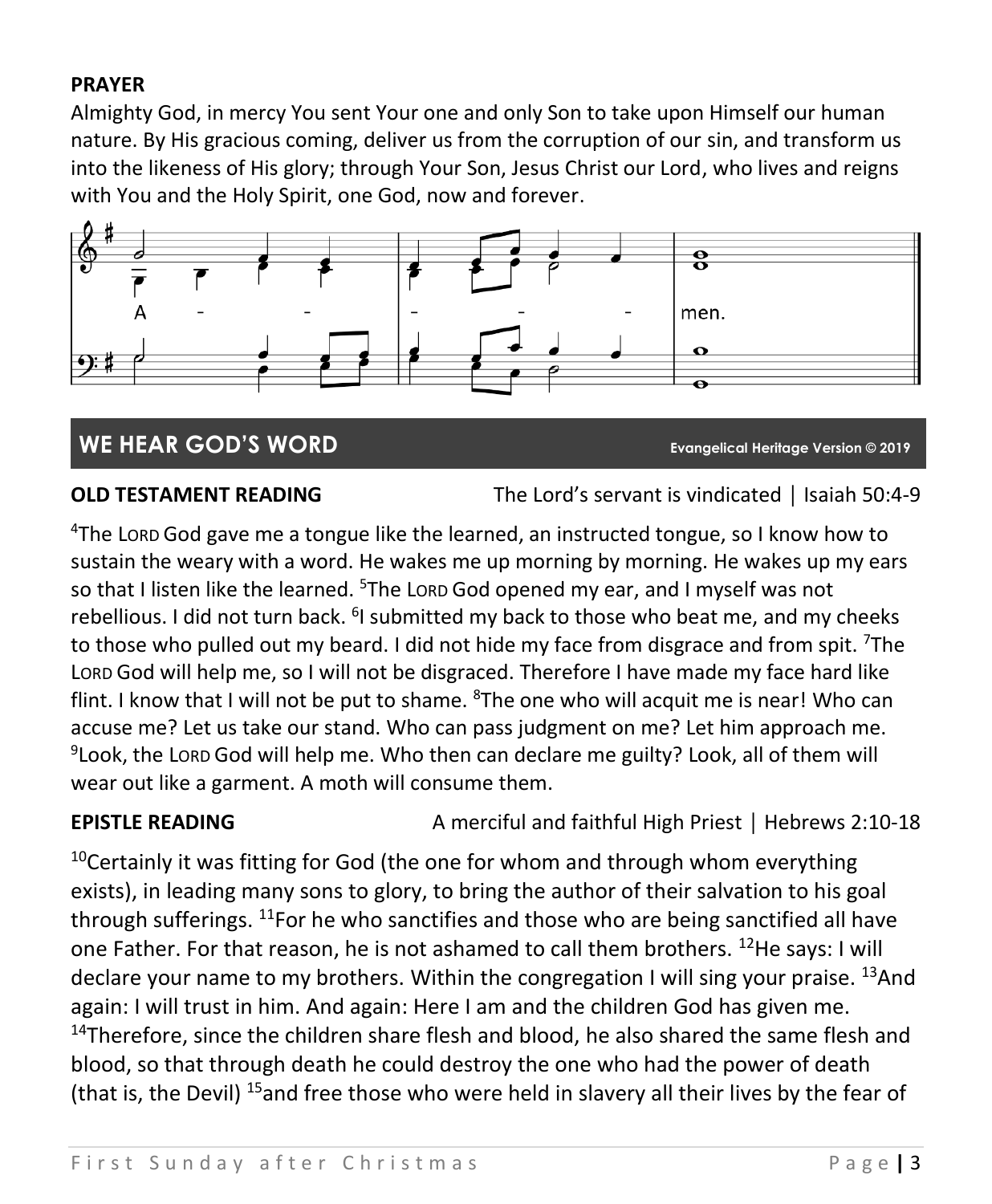death. <sup>16</sup>For surely he was not concerned with helping angels but with helping Abraham's offspring. <sup>17</sup>For this reason, he had to become like his brothers in every way, in order that he would be a merciful and faithful high priest in the things pertaining to God, so that he could pay for the sins of the people. <sup>18</sup>Indeed, because he suffered when he was tempted, he is able to help those who are being tempted.

**HYMN** O Jesus Christ, All Praise to Thee │ ELH 136:1-3, 5-7

**GOSPEL READING** The boy Jesus in the temple courts | Luke 2:41-52

 $41$ Every year his parents traveled to Jerusalem for the Passover Festival.  $42$ When he was twelve years old, they went up according to the custom of the Festival. <sup>43</sup>When the days had ended, as they were returning, the boy Jesus stayed behind in Jerusalem. His parents did not know it. <sup>44</sup>Since they thought he was in their group, they went a day's journey. Then they began to look for him among their relatives and friends. <sup>45</sup>When they did not find him, they returned to Jerusalem, searching for him. <sup>46</sup>After three days they found him in the temple courts, sitting among the teachers, listening to them and asking them questions. <sup>47</sup>And all who heard him were amazed at his understanding and his answers. <sup>48</sup>When his parents saw him, they were astonished. His mother said to him, "Son, why have you treated us this way? See, your father and I have been anxiously looking for you." <sup>49</sup>He said to them, "Why were you looking for me? Did you not know that I must be taking care of my Father's business?" <sup>50</sup>They did not understand what he was telling them. <sup>51</sup>He went down with them and came to Nazareth. He was always obedient to them. And his mother treasured up all these things in her heart. <sup>52</sup>Jesus grew in wisdom and stature, and in favor with God and with people.

## **CREEDAL HYMN**

- 1. Creator of all things that are— The tiny atom, mighty star— "Let there be light!" a voice was heard, The Father's all-creating Word. That Word made flesh with us to dwell Is Jesus, our Immanuel.
- 2. By God the Holy Ghost conceived, From Mary human form received, With us He lived, for us He died, By Pontius Pilate crucified. Raised from the dead victorious This is Christ Jesus, God with us!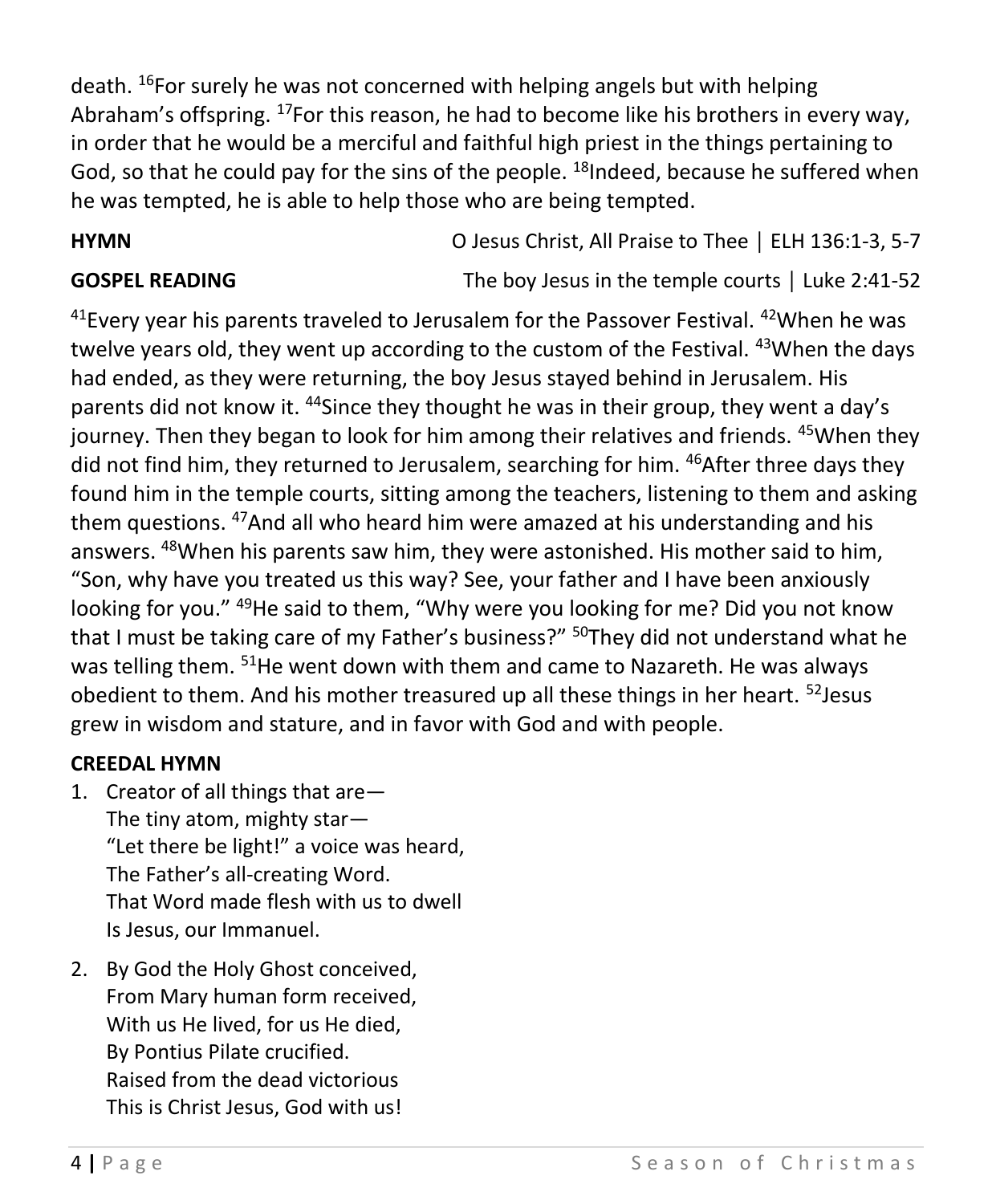3. The Spirit of the Lord is sent, Active in word and sacrament, To bind the Church below, above, In cords of sin-forgiving love "Till, raised from death, we e'er shall dwell With Jesus, our Immanuel.

**SERMON** Jesus Is Our Brother │ Hebrews 2:10-18

## **PRAYER OF THE CHURCH**

Lord God, heavenly Father, Creator and Sustainer of the universe, we praise You for the special love You have shown us, Your fallen and sinful creatures. You have kept Your word and sent Your Son to be born as the promised Savior and Redeemer.

Lord Jesus Christ, we marvel at Your servantlike heart, which moved You to do Your Father's will and take on our flesh. You became fully human so that You might live the holy and perfect life we could not live, endure the agony of the cross, and suffer death as our substitute.

O Holy Spirit, we thank You for Your saving work of bringing us to faith in our newborn Savior. You have opened our eyes to see that, despite His humble appearance and lowly circumstances, this child who lies in Bethlehem's manger is the mighty God, the Redeemer of the world.

God of our salvation, as You have brought us to faith in the Christ Child, so we ask that You would work powerfully also in the hearts of those who do not yet know Him or who do not know Him in truth. Grant that the world's attention to the Christ Child may not be only a seasonal attraction or a sentimental novelty. Rather, bring sinners to faith that they may see Him as the answer to life's problems here and the sure hope of life eternal in heaven with You.

#### *Special prayers and intercessions may follow*

Let the joyous message of Christmas be preached in all the world, and may it find ready acceptance in believing hearts, for the eternal benefit of lost souls, for the extension of Your kingdom, and for the glory of Your holy name. Amen.

## **OFFERING & FRIENDSHIP REGISTER**

# **WE RECEIVE THE SACRAMENT**

*Visitors, please speak with one of our pastors before receiving the Sacrament with us. We welcome members of the ELS and WELS to join us at the Lord's Table.*

## **EXHORTATION**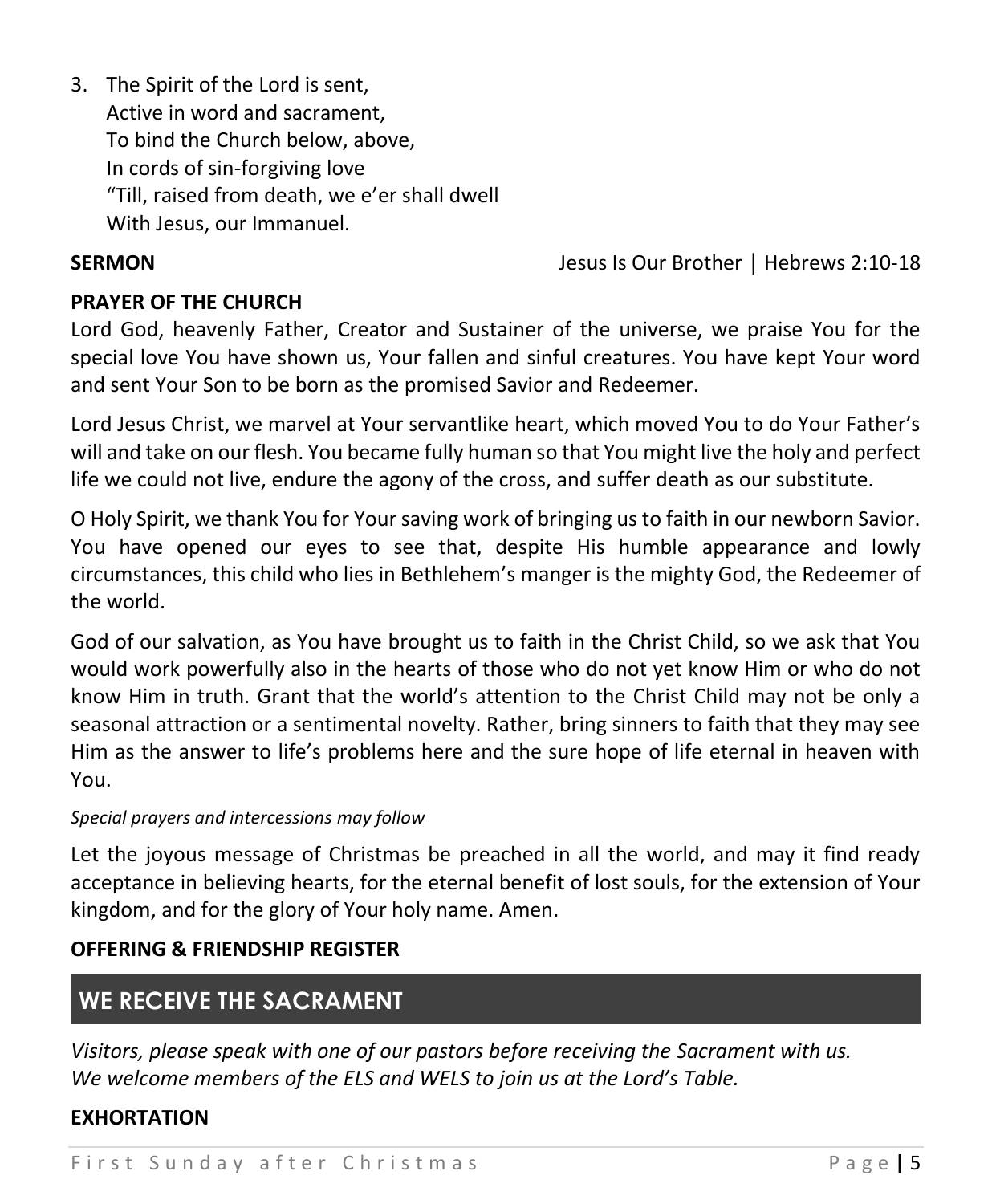### **LORD'S PRAYER HYMN**

- 1. Our Father in heaven all praise to Your name! Your kingdom among us, Your will done the same By mortals and angels. Come, Lord, reign alone: Oh, hear us and bless us from heaven's high throne.
- 2. The bread that we yearn for provide us each day; As we forgive others, our sins take away; In times of temptation, to lead us be near; From evil deliver Your children most dear.
- 3. For Yours is the kingdom; o'er all things You reign. And Yours is the power; all things You maintain. To You be the glory resounding again From all of creation, forever! Amen.

#### **WORDS OF INSTITUTION**

**AGNUS DEI HYMN** All My Heart Sings and Rejoices | ELH 115:3, 6

**DISTRIBUTION** 

**DISTRIBUTION HYMNS** A Great and Mighty Wonder | ELH 113 Come, Your Hearts and Voices Raising | ELH 128

## **WE GIVE THANKS**

**HYMN OF THANKSGIVING** As Each Happy Christmas | ELH 117

#### **PRAYER**

We thank you, Lord God Almighty, that You have refreshed us with these Your salutary gifts; and we beseech You of Your mercy, to strengthen us through the same in faith toward You, and in fervent love toward one another; through Jesus Christ, Your Son, our Lord.

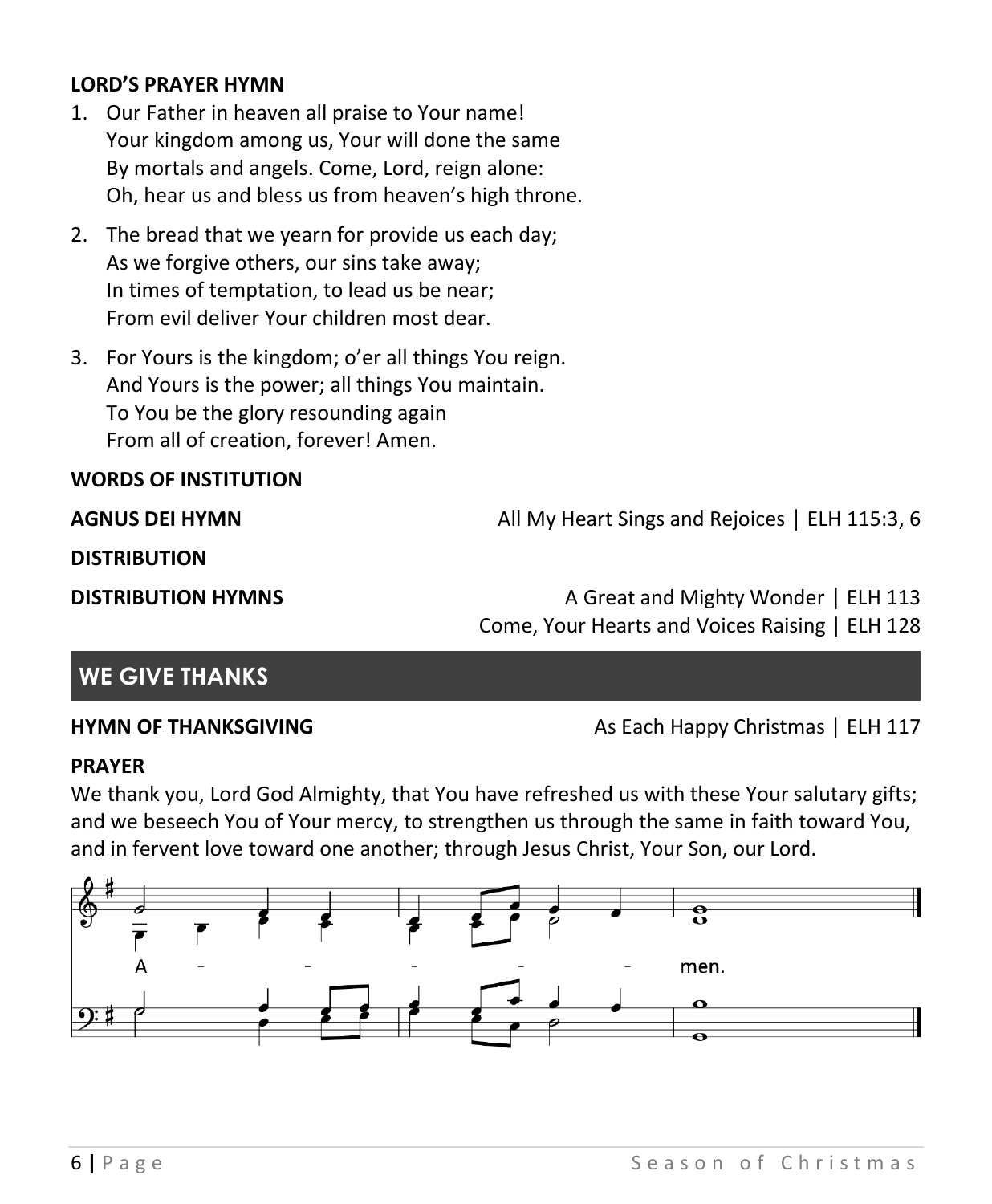## **BENEDICTION**

The Lord bless you and keep you.

The Lord make His face shine upon you and be gracious unto you.

The Lord lift up his countenance upon you and give you peace.



**HYMN** Angels from the Realms of Glory | ELH 114

## **PRAYER**

O Lord, we render unto You our heartfelt thanks that You have taught us what You would have us believe and do. Help us, O God, by Your Holy Spirit, for the sake of Jesus Christ, to keep Your Word in pure hearts, that we thereby may be strengthened in faith, perfected in holiness, and comforted in life and death. Amen.

# **WE THANK THOSE WHO SERVE**

Organist **Katie Hartwig** Constantine Material Constantine Material Constantine Material Constantine Material Constantine Material Constantine Material Constantine Material Constantine Material Constantine Material Constant Communion Assistants **Communion Assistants** Communion Assistants Doyle Holbird & Jonathan Stadler Ushers Derek Harstad & Jeff Huber Phil Wels & Mark Zenk Refreshments **Peace Group 6 Peace Group 6**